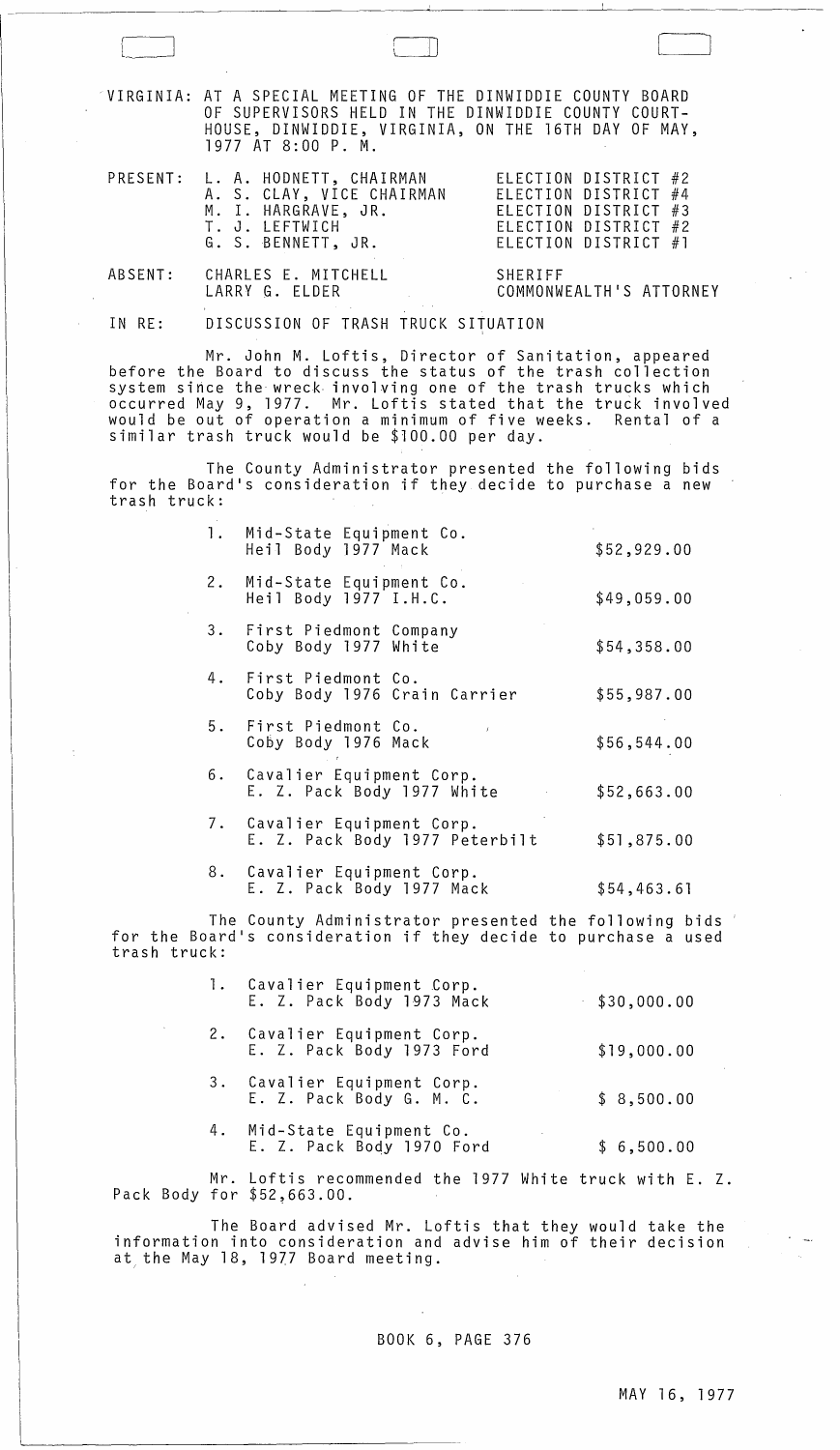IN RE: DISCUSSION OF FURNITURE **--** ADMINISTRATION BUILDING

Mr. William Moseley and Mrs. Peggy Burr of Moseley-Hening and Associates appeared before the Board to review the bids on the furniture for the new administration building and advise them of their recommendations.

The Board informed Mr. Moseley that they would like to review the bid results and personally examine the existing furniture before making a decision. Mr. Moseley advised the Board to make a decision as early as possible to allow ample time to order the furniture for delivery by time of the building occupation.

The Board agreed to meet Wednesday, May 18, 1977 at 1 :00 P. M. to review the furniture in order to advise the Architect of their decision by Thursday, May 19, 1977.

IN RE: DISCUSSION OF INSULATION **--** AGRICULTURE/SCHOOL BOARD BUILDING

Mr. William Moseley presented to the Board a proposal for insulation in the renovation of the Agricultural/School Board Building. Mr. Moseley stated that the building has no insulation at the present time and installation at this time would provide a substantial fuel cost savings. To come within the projected renovation costs, Mr. Moseley recommended that the insulation be installed in lieu of the additional work on the agriculture/school board building entrances.

The Board advised Mr. Moseley that they would make a decision at the Board meeting Wednesday night.

IN RE: DISCUSSION OF DRAPERY BIDS **--** ADMINISTRATION BUILDING

Upon motion of Mr. Bennett, seconded by Mr. Leftwich, Mr. Bennett, Mr. Leftwich, Mr. Clay, Mr. Hargrave, Mr. Hodnett, voting "aye", the following resolution was adopted:

WHEREAS, the following bids were received on draperies for the new administration building:

Sears Contract Sales \$6,680.00

 $\label{eq:1.1} \frac{1}{\sqrt{2\pi\sigma^2}}\left(1-\frac{1}{2\sqrt{2\pi\sigma^2}}\right)^{\frac{1}{2}}$ 

Millend Shop  $$5,962.00;$  and

 $\pm 0.1$ 

WHEREAS, the bid from Millend Shop is inacceptable due to the omission of a bid bond when the bid was submitted; and

WHEREAS, the bid from Sears Contract Sales did not meet rod specifications as stated by the Architect;

NOW THEREFORE BE IT RESOLVED by the Board of Supervisors of Dinwiddie County, Virginia that the bids of Sears and Millend Shop for curtains for the Administration Building be rejected; and

BE IT FURTHER RESOLVED by the Board of Supervisors of Dinwiddie County, Virginia that the Architect is hereby instructed to negotiate bid proposals for the installation of draperies for the new Administration Building with the firms of Sears Contract Sales and Millend Shop.

IN RE: DISCUSSION OF ADD-ON ITEMS CONTRACT FOR TENNIS COURTS

Mr. W. C. Scheid, Director of Planning, appeared before the Board to discuss the present status of the tennis court construction. Mr. Scheid stated that the grant award was in the amount of \$32,224.00 and the contract was awarded for \$31,234.00 leaving a balance of \$990.00. He estimated that fencing, and culverts would cost approximately \$550.00 leaving \$440.00 which he would like to see the County invest in grading a softball field. Mr. Scheid advised the Board that the equipment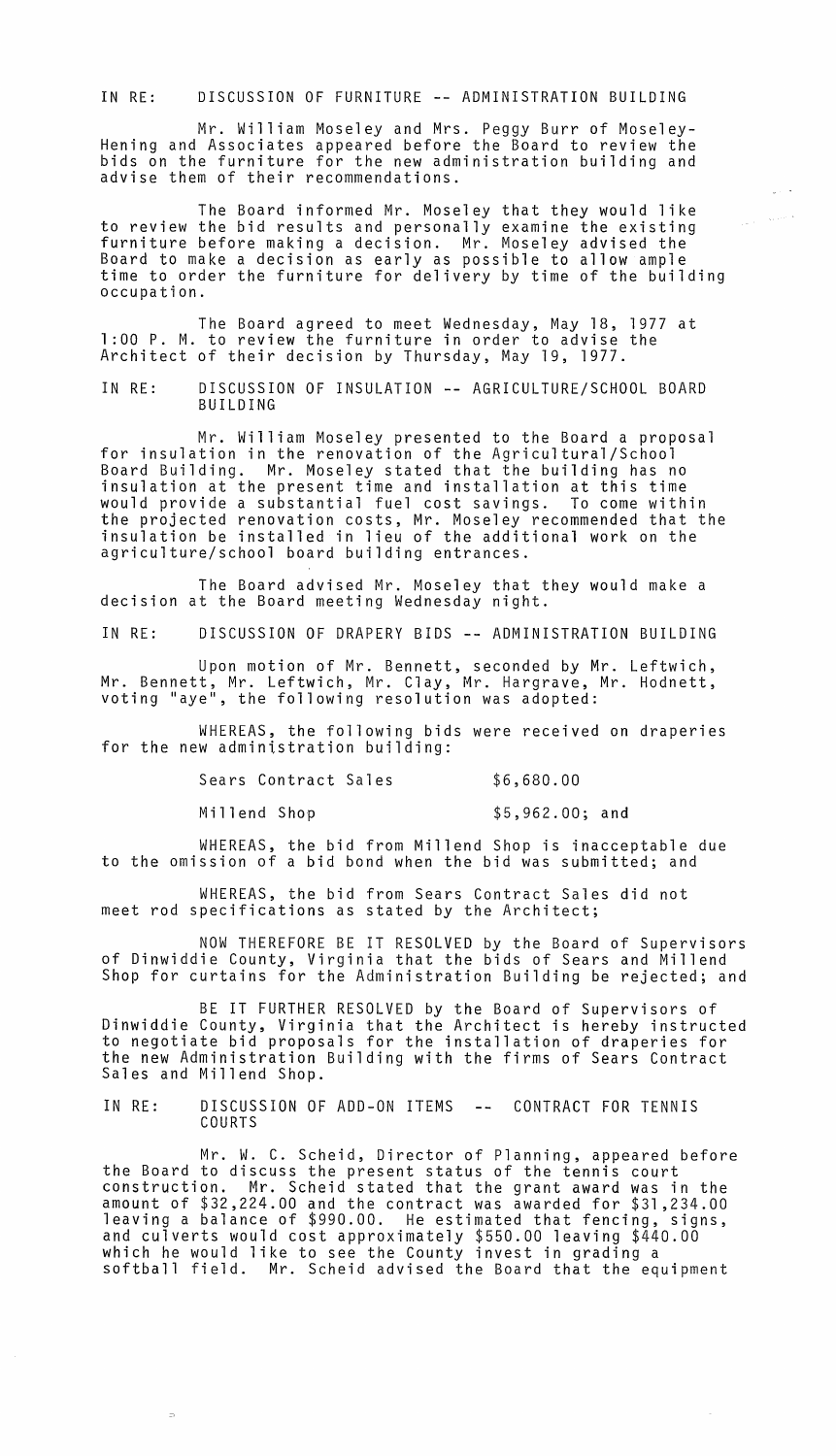was already there and this would be an opportune time to have the work done. Estimated additional cost would be \$1,000.00 which Mr. Scheid stated was available in the present 76-77 budget.

 $\Box$ 

Upon motion of Mr. Hargrave, seconded by Mr. Leftwich, Mr. Hargrave, Mr. Leftwich, Mr. Clay, Mr. Bennett Mr. Hodnett, voting  $^{\tilde{u}}$  aye",

BE IT RESOLVED by the Board of Supervisors of Dinwiddie County, Virginia that the balance of \$990.00 from the COB Grant received for the construction of tennis courts be allocated as follows:

- 1. Erection of signs displaying tennis courts playing rules and regulations
- 2. Installation of two culvert pipes
- 3. Fencing installation to include entrances
- 4. Grading and preparation of a softball field according to Men's slo-pitch specifications.

## IN RE: ADJOURNMENT

 $\sim 10^{-11}$ 

Upon motion of Mr. Clay, seconded by Mr. Leftwich, Mr. Clay, Mr. Leftwich, Mr. Bennett, Mr. Hargrave, Mr. Hodnett, voting "aye", the meeting adjourned at 11:30 P. M.

CHAIRMAN HODNETT.

ATTEST

 $\sim$   $\alpha$ 

المعربي

 $\bar{\mathcal{A}}$